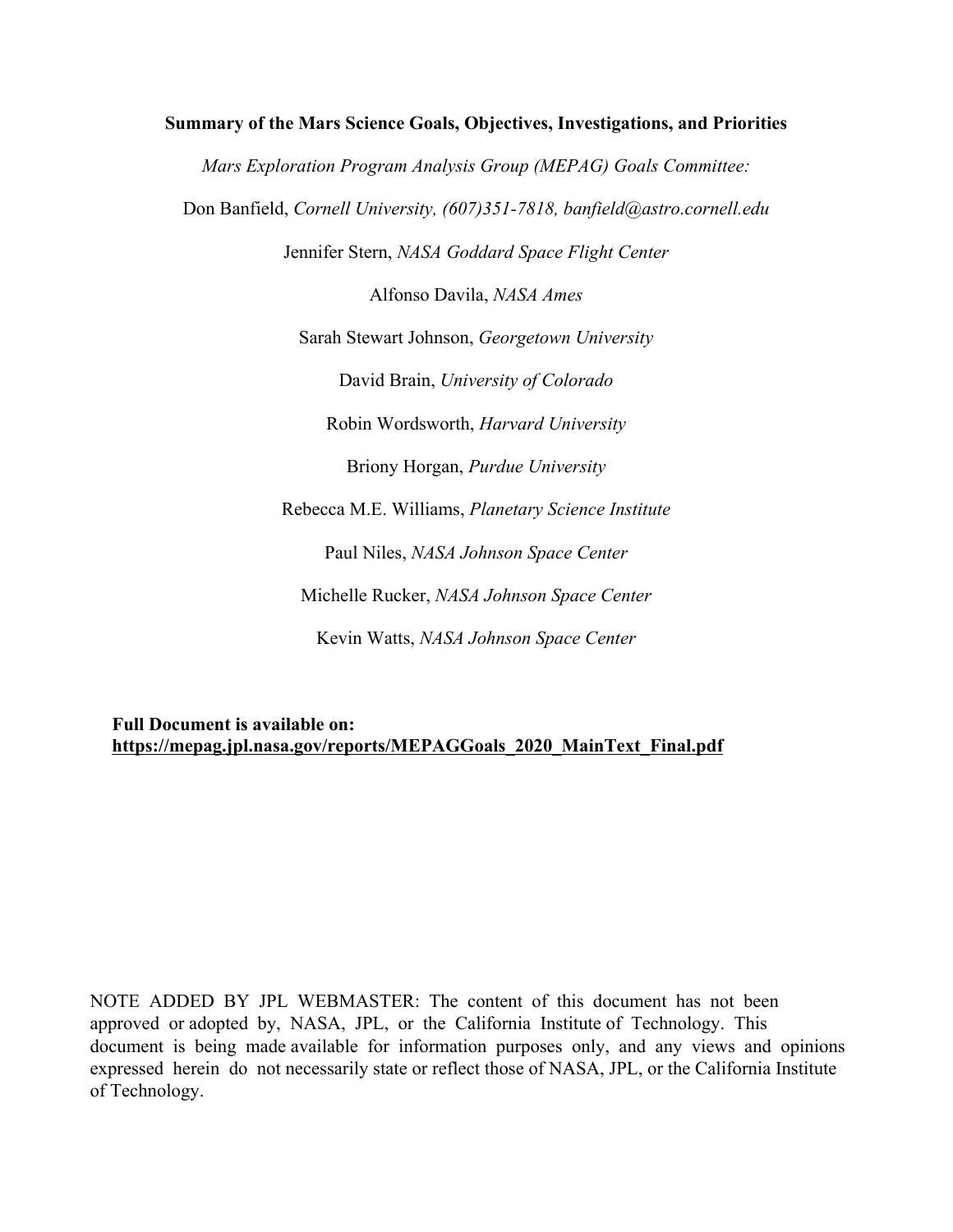### **INTRODUCTION**

Since 2000, the Mars Exploration Program Analysis Group (MEPAG) has maintained a document entitled "Mars Science Goals, Objectives, Investigations and Priorities" (informally known as the MEPAG Goals Document) as a statement of the Mars exploration community's consensus regarding its scientific priorities for investigations to be carried out by and in support of the robotic Mars flight program. This document has been regularly updated (roughly every 2-3 years) to respond to discoveries made by the missions of the Mars Exploration Program and changes in the strategic direction of NASA. To ensure that the document faithfully represents a community consensus, each revision has sought, received and incorporated broad input from across the Mars community (including results from flight missions, Research and Analysis results, as well as the results of studies sponsored by MEPAG and other bodies), at several levels of the revision process (i.e., from identifying aspects of the document that need revision, to specific comments on draft versions before publication). Because of the breadth and depth of this process, the MEPAG Goals Document represents a strong voice of the community. The most recent full revision of the document was completed March 2020, in preparation for the Planetary Science Decadal Survey.

The MEPAG Goals Document is organized into a four-tiered hierarchy: goals, objectives, sub-objectives and investigations. The Goals are organized around four major areas of scientific knowledge, commonly referred to as Life (Goal I), Climate (Goal II), Geology (Goal III), and Preparation for Human Exploration (Goal IV); expanded statements of the Goals are found in their respective chapters. MEPAG does not prioritize among the four Goals because developing a comprehensive understanding of Mars as a system requires making progress in all three science areas, and because the Goal of preparing for human exploration is different in nature.

Each Goal includes objectives that embody the knowledge, strategies, and milestones needed to achieve the goal. The sub-objectives include more detail and clarity on different parts of objectives, but cover tasks that are larger in scope than individual investigations. The investigations that go into collectively achieving each sub-objective constitute the final tier of the hierarchy (not cataloged below due to space limitations). Although some investigations could be achieved with a single measurement, others require a suite of measurements, some of which require multiple missions.

Each set of investigations is independently prioritized within the parent sub-objective. The priorities have been based on consideration of the following four factors: (1) Status of existing measurements compared to the needed measurements and their accuracy; (2) Relative value of an investigation in achieving a stated objective; (3) Identification of logical sequential relationships; and (4) Cost, risk and feasibility of implementation. In some cases, the specific measurements needed to address an investigation are discussed; however, how those measurements should be made (e.g., via specific instruments or mission concepts) is not specified by the Goals Document, allowing the competitive proposal process to identify the most effective means of making progress towards their realization.

It should be noted that completion of all of the investigations in the MEPAG Goals Document would require decades. Given the complexity involved, it is also possible that they might never be truly complete. In addition, observations answering old questions often raise new questions. Thus, evaluations of prospective instruments and missions should be based on how well investigations are addressed and how much progress might be achieved in the context of that specific instrument or mission.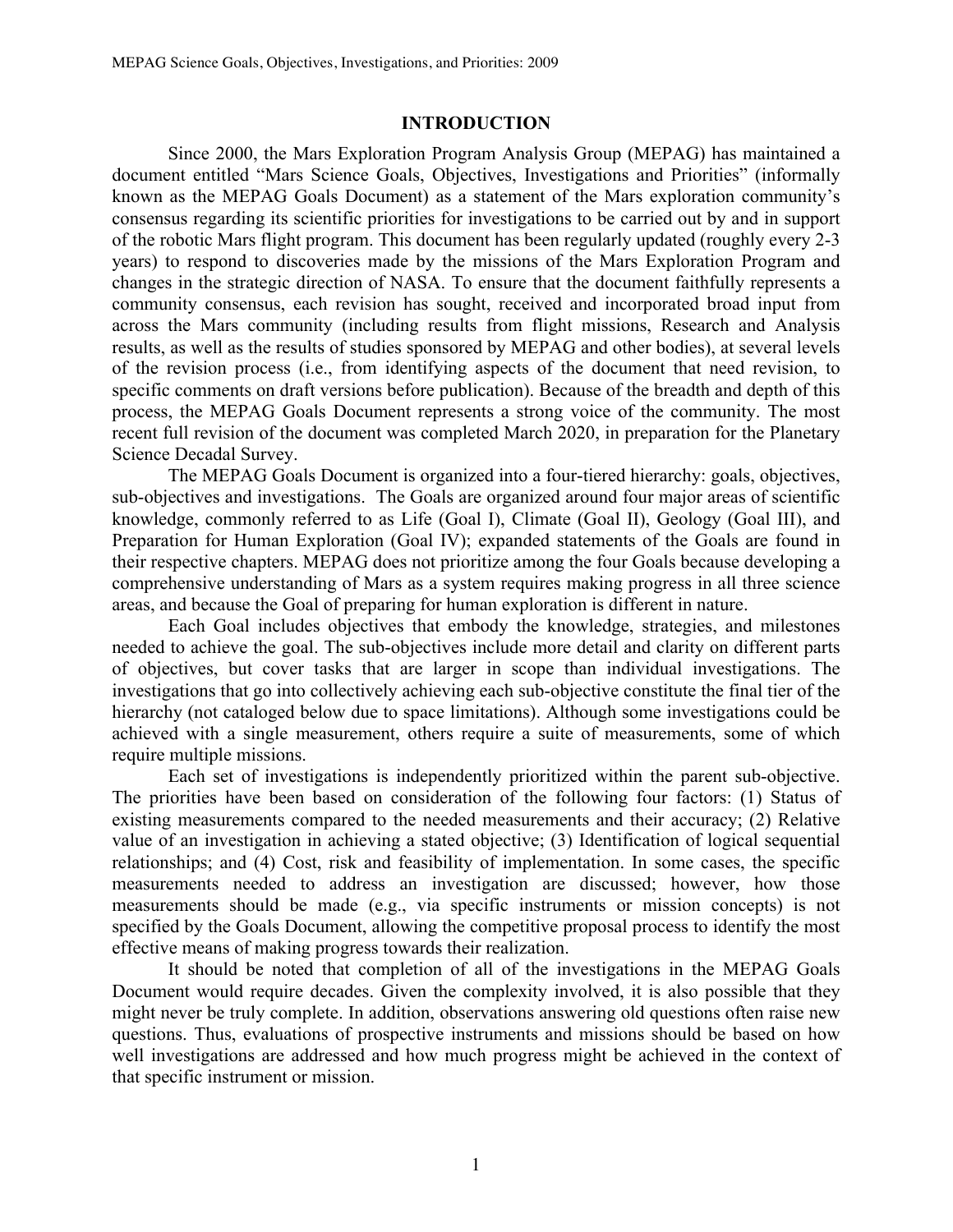# **INTEGRATING THE MEPAG GOALS TO UNDERSTAND MARS AND BEYOND**

Most of Mars science is, by nature, cross-cutting. For example, geological and mineralogical evidence for long-lived standing bodies of water in the ancient past provides a constraint for climate models. Such interrelationships are what make Mars investigations so compelling within the broader scope of solar system science, but are difficult to appreciate within the hierarchical structure of this Goals document. Thus, in addition to chapters on each of the four Goals, we have also included a final chapter—entitled "Integrating the MEPAG Goals to Understand Mars and Beyond"—to identify and explain the important scientific pursuits that extend across the boundaries of our four Goals. We have organized this chapter using the overarching questions (or "Big Questions") in Planetary Science that the MEPAG community developed in response to a request of the NASA Planetary Science Division Director in 2019. Discussing how our Goals map onto these overarching questions, which span all of planetary science, underscores how the Mars Program contributes to understanding our solar system and planetary systems in general.

| <b>Objectives</b>                                       | <b>Sub-Objectives</b>                                                        |
|---------------------------------------------------------|------------------------------------------------------------------------------|
| A. Search for evidence of                               | A1. Determine if signatures of life are present in environments affected by  |
| life in environments that                               | liquid water activity.                                                       |
| have a high potential for<br>habitability and preserva- | A2. Investigate the nature and duration of habitability near the surface and |
|                                                         | in the deep subsurface.                                                      |
| tion of biosignatures.                                  | A3. Assess the preservation potential of biosignatures near the surface      |
|                                                         | and with depth                                                               |
| <b>B.</b> Assess the extent of                          | B1. Constrain atmospheric and crustal inventories of carbon (particularly    |
| abiotic organic chemical<br>evolution.                  | organic molecules) and other biologically important elements over time.      |
|                                                         | B2. Constrain the surface, atmosphere, and subsurface processes through      |
|                                                         | which organic molecules could have formed and evolved over martian           |
|                                                         | history.                                                                     |

# **GOAL I: DETERMINE IF MARS EVER SUPPORTED, OR STILL SUPPORTS, LIFE**

The search for evidence of life beyond Earth remains one of the highest goals in planetary exploration, and the surface and subsurface of Mars are compelling destinations for this pursuit. The general notion that Earth and Mars may have been relatively similar worlds during their early histories, combined with the relatively early emergence of life on Earth, gives rise to the possibility that life could also have emerged and evolved on Mars. The documented history of past habitable conditions on Mars and the discovery of organic matter in sedimentary deposits suggest that signatures of life could be detectable. Current and emerging technologies enable us to evaluate this possibility with scientific rigor.

The implications of a positive detection for either extinct or extant life would be farreaching. Finding life on another world would have great social and scientific impacts, and would undoubtedly motivate a variety of follow-up inquiries to understand how that life functioned or functions, which attributes of biochemistry, structure and physiology are shared with terrestrial life, what mechanisms underlie those attributes that differ, and whether Mars preserves evidence relating to the origin of that life. Discovery of an extant biosphere would also impact the future exploration of Mars with humans (Goal IV).

An apparent negative result (noting that it is not possible to demonstrate definitively that life *did not* take hold on Mars) will still provide valuable scientific insights regarding the evolution of Mars. For example, a search for evidence of life follows on a search for potentially habitable environments—i.e., environments affected by liquid water activity. Identifying such envi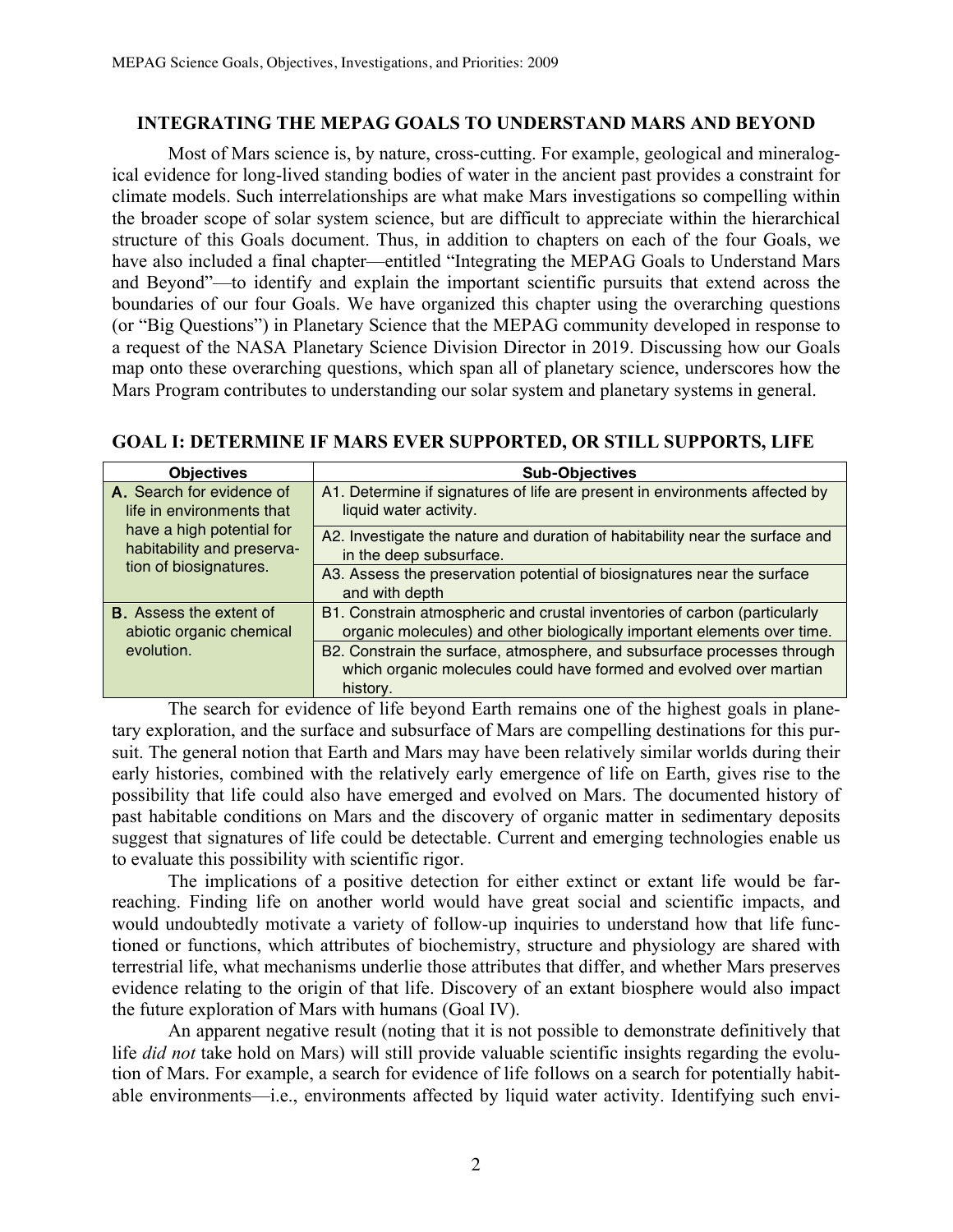ronments not only informs landing site selection for life detection experiments, but also advances our knowledge of the climatic, geochemical and geologic evolution of Mars. Even if evidence of life is not found in a potentially habitable environment, much can still be learned in the process. For example, a search for organic compounds in a potentially habitable environment could result in the discovery of abiotic organic matter derived from geologic or exogenous sources. This would represent a unique opportunity to investigate abiotic organic chemical evolution in an environment that could sustain life, and a chance to address important questions related to the origin of life: To what extent did Mars develop prebiotic chemistry? Are organic molecules, biological building blocks, present in martian geologic materials? Did abiotic chemical pathways that mimic biological metabolic pathways ever evolve? What processes have been responsible for fixation and transport of biologically important elements such as carbon and nitrogen on ancient and modern Mars? What other evidence for abiotic organic processing exists in the unexplored regions of Mars, including the near and deep subsurface?

*In situ* investigations addressing Goal I will require access to the martian surface and subsurface. Many of the scientifically interesting sites for life detection and prebiotic chemistry investigations are confined to relatively small areas. This will likely demand higher landing accuracy than what has been achieved in past missions. There might also be a need for surface mobility in order to reach the most compelling sampling sites, or to access different sampling locations. High landing accuracy and a certain degree of surface mobility currently require more resources than traditional Discovery-class missions such as Phoenix and Insight, likely more in line with New Frontiers-class missions. Substantial technology development devoted to making these capabilities for more economical architectures could accelerate advances on Goal I's Objectives.

| <b>UDIBULIVES</b>                                                                                                                                              | <b>SUD-ODIACITIES</b>                                                                                                                                                                |
|----------------------------------------------------------------------------------------------------------------------------------------------------------------|--------------------------------------------------------------------------------------------------------------------------------------------------------------------------------------|
| A. Characterize the state<br>and controlling pro-<br>cesses of the present-<br>day climate of Mars un-<br>der the current orbital<br>configuration.            | A1. Characterize the dynamics, thermal structure, and distributions of<br>dust, water, and carbon dioxide in the lower atmosphere.                                                   |
|                                                                                                                                                                | A2. Constrain the processes by which volatiles and dust exchange be-<br>tween surface and atmospheric reservoirs.                                                                    |
|                                                                                                                                                                | A3. Characterize the chemistry of the atmosphere and surface                                                                                                                         |
|                                                                                                                                                                | A4. Characterize the state and controlling processes of the upper atmos-<br>phere and magnetosphere.                                                                                 |
| <b>B.</b> Characterize the history<br>and controlling pro-<br>cesses of Mars' climate<br>in the recent past, un-<br>der different orbital con-<br>figurations. | B1: Determine the climate record of the recent past that is expressed in<br>geomorphic, geological, glaciological, and mineralogical features of<br>the polar regions.               |
|                                                                                                                                                                | B2: Determine the record of the climate of the recent past that is ex-<br>pressed in geomorphic, geological, glaciological, and mineralogical<br>features of low- and mid-latitudes. |
|                                                                                                                                                                | B3: Determine how the chemical composition and mass of the atmosphere<br>changed in the recent past.                                                                                 |
| <b>C.</b> Characterize Mars' an-<br>cient climate and under-<br>lying processes.                                                                               | C1. Determine how the chemical composition and mass of the atmos-<br>phere have evolved from the ancient past to the present.                                                        |
|                                                                                                                                                                | C2. Find and interpret surface records of past climates and factors that<br>affect climate.                                                                                          |

#### **GOAL II: UNDERSTANDING THE PROCESSES AND HISTORY OF CLIMATE Sub-Objectives**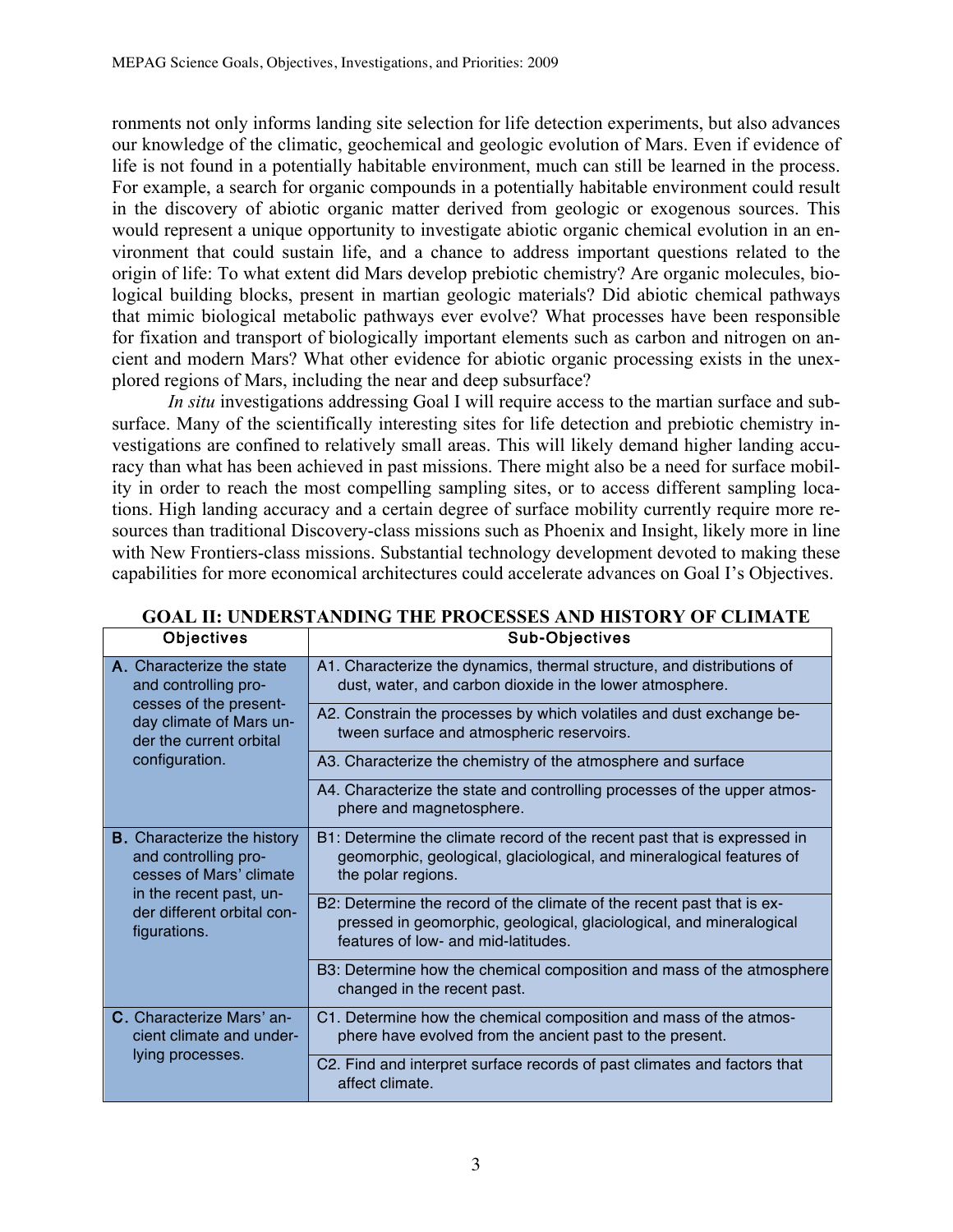The fundamental scientific questions that underlie Goal II concern how the climate of Mars has evolved over time to reach its current state, and the present and past processes that control climate. This is a subject of intrinsic scientific interest that also has considerable implications for comparative planetology with Earth and other terrestrial planets, in the solar system and beyond. Mars' climate can be defined as the mean state and variability of its atmosphere and exchangeable volatile and aerosol reservoirs, evaluated from diurnal to geologic time scales. For convenience, the climate history of Mars can be divided into three different states: *(i)* Present climate, operating under the current orbital parameters and observable today; *(ii)* Recent past (i.e.  $\langle \sim$  20 Myr) climate operating under similar pressures, temperatures, and composition, but over a range of orbital variations (primarily obliquity) that change the pattern of solar radiation on the planet and whose effects are evident in the geologically recent physical record; and *(iii)* Ancient climate, when the pressure and temperature may have been substantially higher than at present, the atmospheric composition may have been different, and liquid water was likely episodically or continuously stable on the surface.

On Mars, as on Earth, the present holds the key to the past: a comprehensive understanding of the fundamental processes at work in the present climate is necessary to have confidence in conclusions reached about the recent past and ancient climate, when Mars may have been more habitable than today. Because many of the processes that governed the climate of the recent past are likely similar to those that are important today, an understanding of the present climate strongly enhances our confidence in our understanding of the climate in the recent past. Furthermore, since not all climate processes leave a distinctive record, it is also necessary to determine which climate processes may have recorded detectable signatures in the climate archives of the recent past. Numerical models play a critical role in interpreting the recent past and ancient climate, and it is important that they be validated against observations of the present climate in order to provide confidence in results for more ancient climates that are no longer directly observable.

A variety of missions of different sizes could make great progress on investigations related to Martian climate. These could include New Frontiers or Discovery class missions to study the Martian polar regions, land a meteorological network on the surface, return atmospheric samples, or investigate coupling between the lower and upper atmosphere They could also include SmallSat or cubesat missions to provide multi-point magnetospheric observations, or to emplace one or more miniature landers to study in situ meteorology and aeolian processes. Several high priority Goal II investigations could also be addressed by including appropriate instruments on a Mars Sample Return mission.

| <b>Objectives</b>                           | <b>Sub-Objectives</b>                                          |
|---------------------------------------------|----------------------------------------------------------------|
| A. Document the geologic record             | A1. Identify and characterize past and present water and other |
| preserved in the crust and investi-         | volatile reservoirs.                                           |
| gate the processes that have created        | A2. Document the geologic record preserved in sediments        |
| and modified that record.                   | and sedimentary deposits.                                      |
|                                             | A3. Constrain the magnitude, nature, timing, and origin of an- |
|                                             | cient environmental transitions.                               |
|                                             | A4. Determine the nature and timing of construction and        |
|                                             | modification of the crust.                                     |
| <b>B.</b> Determine the structure, composi- | B1. Identify and evaluate manifestations of crust-mantle       |

# **GOAL III: DETERMINE THE EVOLUTION OF THE SURFACE AND INTERIOR**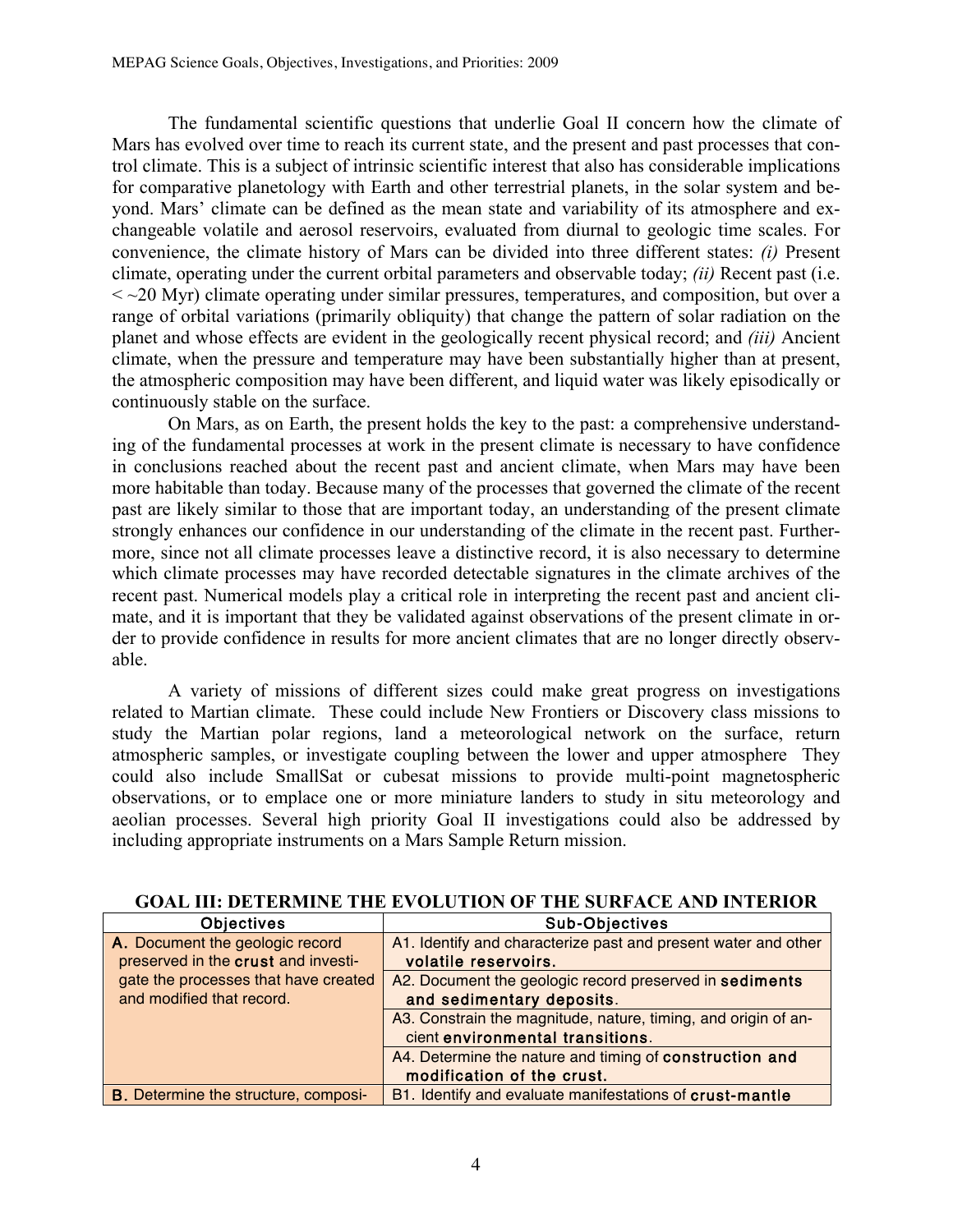| tion, and dynamics of the interior    | interactions.                                                  |
|---------------------------------------|----------------------------------------------------------------|
| and how it has evolved.               | B2. Quantitatively constrain the age and processes of accre-   |
|                                       | tion, differentiation, and thermal evolution of Mars.          |
| C. Determine origin and geologic his- | C1. Constrain the origin of Mars' moons based on their         |
| tory of Mars' moons and implica-      | surface and interior characteristics.                          |
| tions for the evolution of Mars.      | C2. Determine the material and <b>impactor flux</b> within the |
|                                       | Mars neighborhood, throughout martian history, as recorded     |
|                                       | on Mars' moons.                                                |

Study of the planet's interior and surface composition, structure, and geologic history is the subject of Goal III. The scope of Goal III is fundamental to understanding the solar system as a whole, as well as providing insight into the geologic evolution of terrestrial planets. The geologic record on Mars is unparalleled in the solar system in the breadth and depth of planetary history that it preserves, and thus provides unique opportunities to understand the evolution of terrestrial planets over time. Habitability and water are a common theme throughout the highest priority investigations in Goal III, but the geologic record of Mars also preserves an equally long record of climatic, volcanic, impact, and interior processes. Goal III investigations have relevance to understanding Earth's early history (much of which is not preserved) and comparative planetology by broadening the range of known geologic behavior on terrestrial planets (including uniquely martian processes).

Many of the higher priority investigations associated with the geology discipline would benefit from Mars sample return (dateable specimen, hydrous history, etc.). Small missions with access to the surface have the capability to address a plethora of Goal III investigations, especially by broadening the number and type of observational opportunities. Highly impactful small mission concepts could include deployment of multi-location surface platforms (e.g., seismic network, in situ active processes monitoring, outcrop-scale observations across a diversity of geologic terrains) and greater accessibility to challenging landing sites (e.g., higher latitudes, rugged terrain, high winds).

| Objectives                                                                                                                                                                   | Sub-Objectives                                                                                                                                                                                                         |
|------------------------------------------------------------------------------------------------------------------------------------------------------------------------------|------------------------------------------------------------------------------------------------------------------------------------------------------------------------------------------------------------------------|
| A. Obtain knowledge of Mars<br>sufficient to design and<br>implement human landing<br>at the designated human<br>landing site with acceptable<br>cost, risk and performance. | A1. Determine the aspects of the atmospheric state that affect orbital<br>capture and EDL for human scale missions to Mars.                                                                                            |
|                                                                                                                                                                              | A2. Characterize the orbital debris environment around Mars with<br>regard to future human exploration infrastructure.                                                                                                 |
|                                                                                                                                                                              | A3. Assess landing-site characteristics and environment related to<br>safe landing of human-scale landers.                                                                                                             |
| <b>B.</b> Obtain knowledge of Mars<br>sufficient to design and<br>implement human surface<br>exploration and EVA on<br>Mars with acceptable cost,<br>risk and performance.   | B1. Assess risks to crew health & performance by: (1) characterizing<br>in detail the ionizing radiation environment at the martian surface &<br>(2) determining the possible toxic effects of martian dust on humans. |
|                                                                                                                                                                              | B2. Characterize the surface particulates that could affect engineering<br>performance and lifetime of hardware and infrastructure.                                                                                    |
|                                                                                                                                                                              | B3. Assess the climatological risk of dust storm activity in the human<br>exploration zone at least one year in advance of landing &<br>operations.                                                                    |
|                                                                                                                                                                              | B4. Assess landing-site characteristics and environment related to<br>safe operations and trafficability within the possible area to be<br>accessed by elements of a human mission.                                    |

**GOAL IV: PREPARE FOR HUMAN EXPLORATION**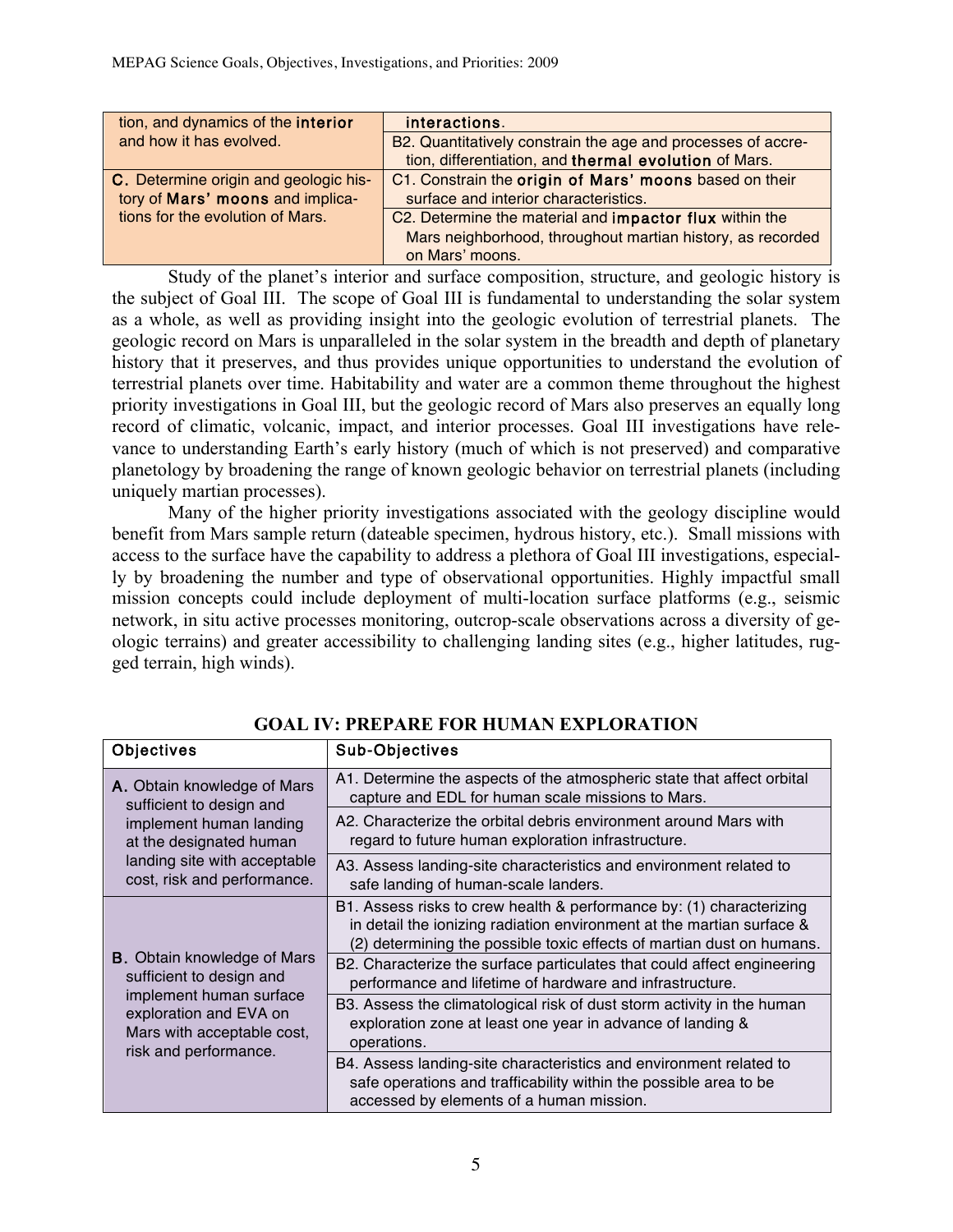| C. Obtain knowledge of Mars<br>sufficient to design and<br>implement In Situ Resource<br>Utilization of atmosphere<br>and/or water on Mars with<br>acceptable cost, risk and<br>performance. | C1. Understand the resilience of atmospheric In Situ Resource<br>Utilization processing systems to variations in martian near surface<br>environmental conditions.                                                                                               |
|----------------------------------------------------------------------------------------------------------------------------------------------------------------------------------------------|------------------------------------------------------------------------------------------------------------------------------------------------------------------------------------------------------------------------------------------------------------------|
|                                                                                                                                                                                              | C2. Characterize potentially extractable water resources to support<br>ISRU for long-term human needs.                                                                                                                                                           |
|                                                                                                                                                                                              | D1. Determine the martian environmental niches that meet the<br>definition of "Special Region" at the human landing site and inside of<br>the exploration zone.                                                                                                  |
| D. Obtain knowledge of Mars<br>sufficient to design and<br>implement biological                                                                                                              | D2. Determine if the martian environments to be contacted by humans<br>are free, to within acceptable risk standards, of biohazards that<br>could adversely affect crew members who become directly exposed.                                                     |
| contamination and<br>planetary protection<br>protocols to enable human<br>exploration of Mars with                                                                                           | D3. Determine if martian materials or humans exposed to the martian<br>environment can be certified free, within acceptable risk standards,<br>of biohazards that might have adverse effects on the terrestrial<br>environment and species if returned to Earth. |
| acceptable cost, risk and<br>performance.                                                                                                                                                    | D4. Determine the astrobiological baseline of the human landing site<br>prior to human arrival.                                                                                                                                                                  |
|                                                                                                                                                                                              | D5. Determine the survivability of terrestrial organisms exposed to<br>martian surface conditions to better characterize the risks of forward<br>contamination to the martian environment.                                                                       |
| E. Obtain knowledge of Mars<br>sufficient to design and<br>implement a human<br>mission to the surface of<br>either Phobos or Deimos<br>with acceptable cost, risk,<br>and performance.      | E1. Understand the geological, compositional, and geophysical<br>properties of Phobos or Deimos sufficient to establish specific<br>scientfic objectives, operations planning, and any potentially<br>available resources.                                       |
|                                                                                                                                                                                              | E2. Understand the conditions at the surface and in the low orbital<br>environment for the martian satellites sufficiently well so as to be<br>able to design an operations plan, including close proximity and<br>surface interactions.                         |

Goal IV encompasses the use of robotic flight missions (to Mars) to prepare for potential human missions (or sets of missions) to the martian system. In broadest context, Mars is a partially unknown place, and our partial or missing knowledge creates risk to the design and implementation of a human mission. Many important risks can be "bought down" and/or efficiencies achieved by means of acquiring precursor information, which allows for betterinformed architectural, design, and operational decisions. In the same way that the Lunar Orbiters, Ranger, and Surveyor landers paved the way for the Apollo Moon landings, the robotic missions of the Mars Exploration Program can continue to help chart the course for potential future human exploration of Mars.

The topic of planetary protection and human exploration continues to be subject to changes and refinements in thinking. We anticipate that this topic will need frequent updating for the forseeable future. We favor human exploration as a means for accomplishing incredible science on Mars and believe that the risks posed by forward contamination are manageable if it is conducted in a responsible manner, perhaps within an "exploration zone" which would contain human activities and might be subject to a different planetary protection policy than one for missions to other parts of the planet. However, that is currently not officially adopted in any NASA policy.

# **THE FUTURE OF NASA'S MARS PROGRAM**